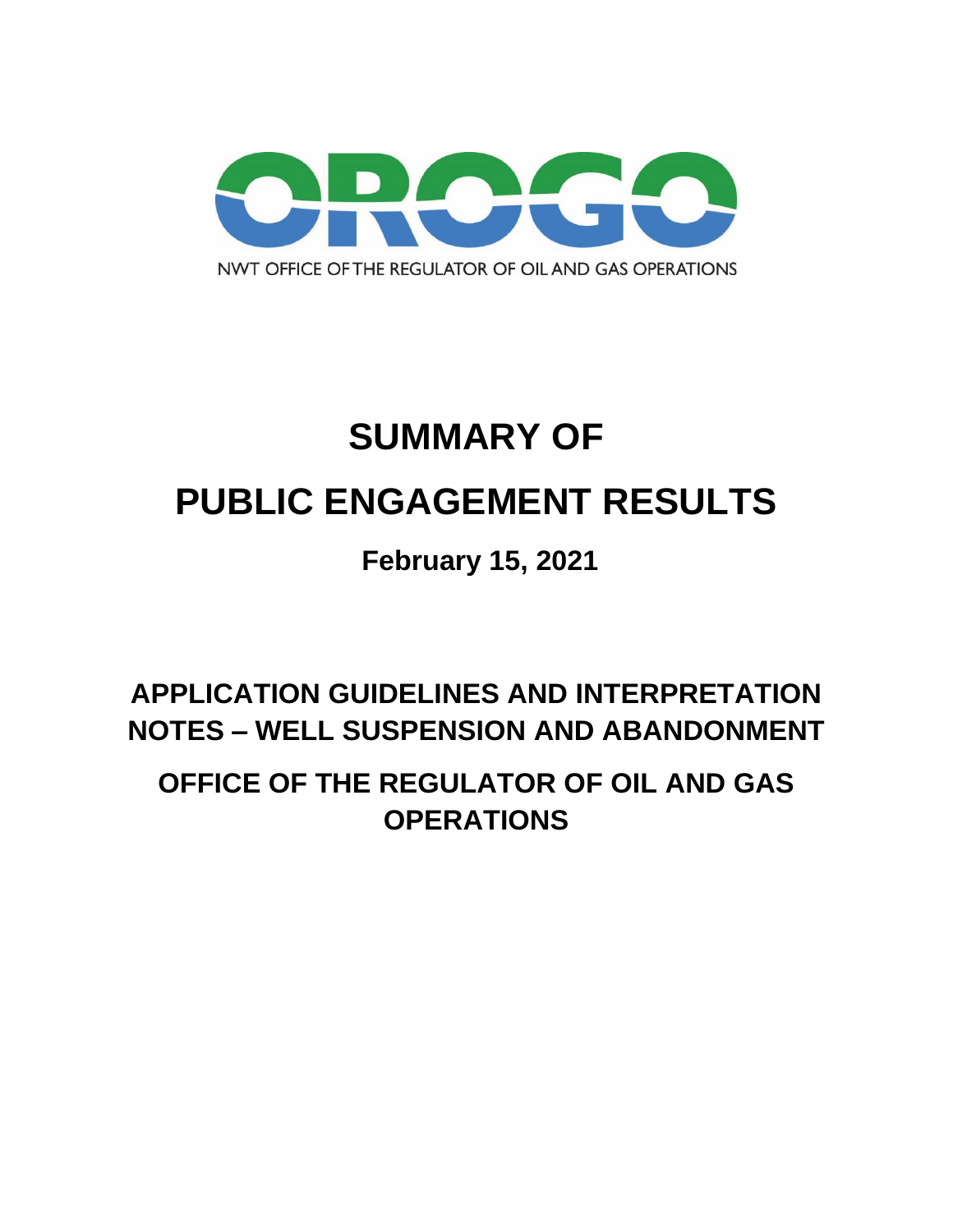# **TABLE OF CONTENTS**

| Section 6: Changing an Operations Authorization or Well Approval  9 |  |
|---------------------------------------------------------------------|--|
|                                                                     |  |
|                                                                     |  |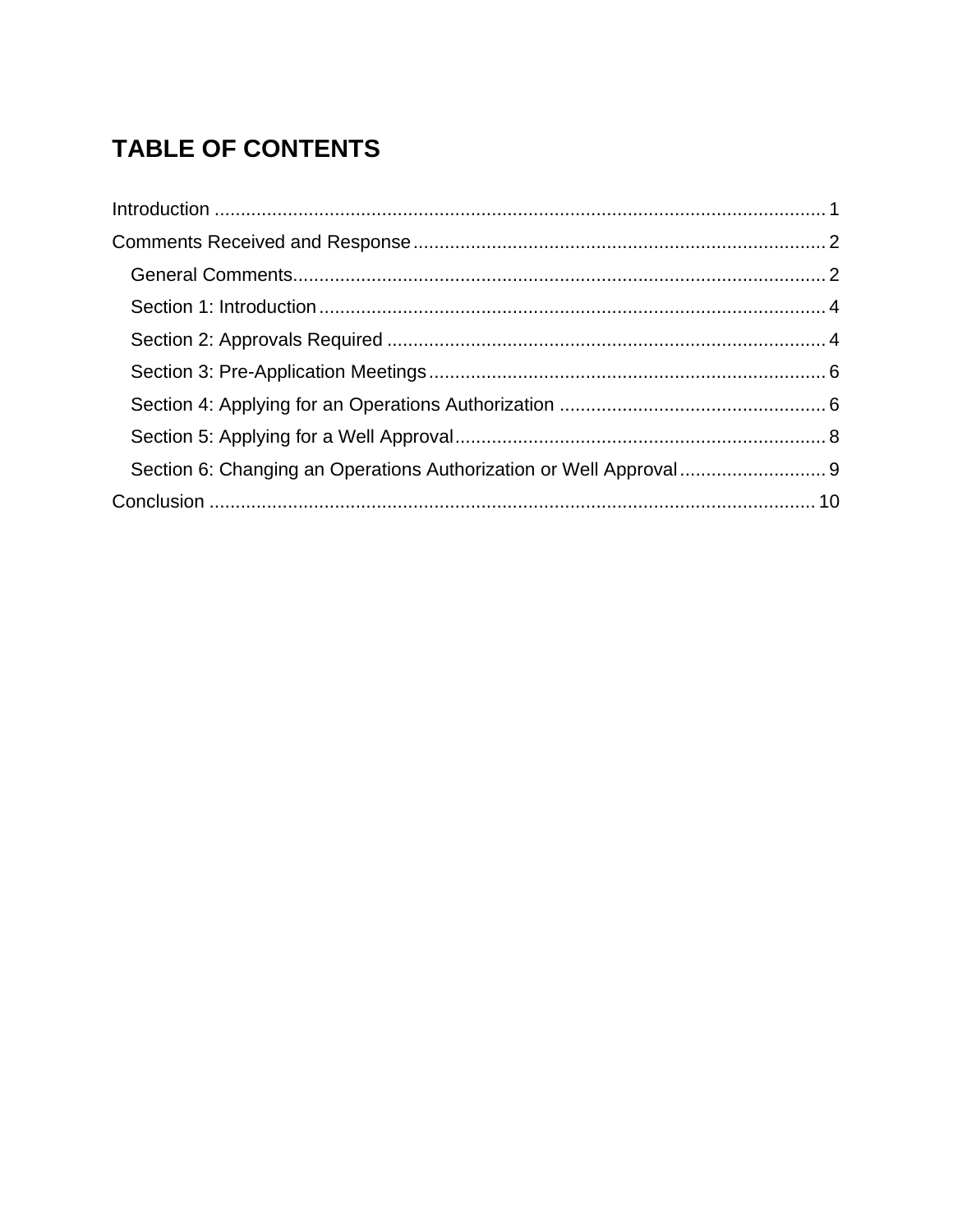## <span id="page-2-0"></span>**INTRODUCTION**

The Office of the Regulator of Oil and Gas Operations (OROGO) made the draft *Applications for Well Suspension or Abandonment Guidelines and Interpretation Notes*  (Guidelines) available for public engagement on August 26, 2020.

Information on the Guidelines was made available to the public on the OROGO website and advertisements were placed in NewsNorth and L'Aquilon inviting comments.

Specific invitations to review the Guidelines and provide comments were issued to:

- Indigenous governments;
- Companies holding Operating Licences in OROGO's jurisdiction and the Canadian Association of Petroleum Producers;
- Other regulators with whom OROGO interacts as a result of existing Land Claim Agreements and Memoranda of Understanding;
- Federal and territorial departments and agencies; and
- Selected environmental non-government organizations with an NWT presence.

The deadline for comments was October 30, 2020. Seven organizations provided feedback:

- The Canada Energy Regulator;
- Canadian Natural Resources Ltd.;
- The Department of Lands, Government of the Northwest Territories;
- The Gwich'in Renewal Resource Board;
- The Ministry of Energy, Mines and Resources, Yukon Government;
- The Northwest Territories Geological Survey; and
- The Standing Committee on Economic Development and Environment.

This document summarizes the comments received during the public engagement period and the response to these comments.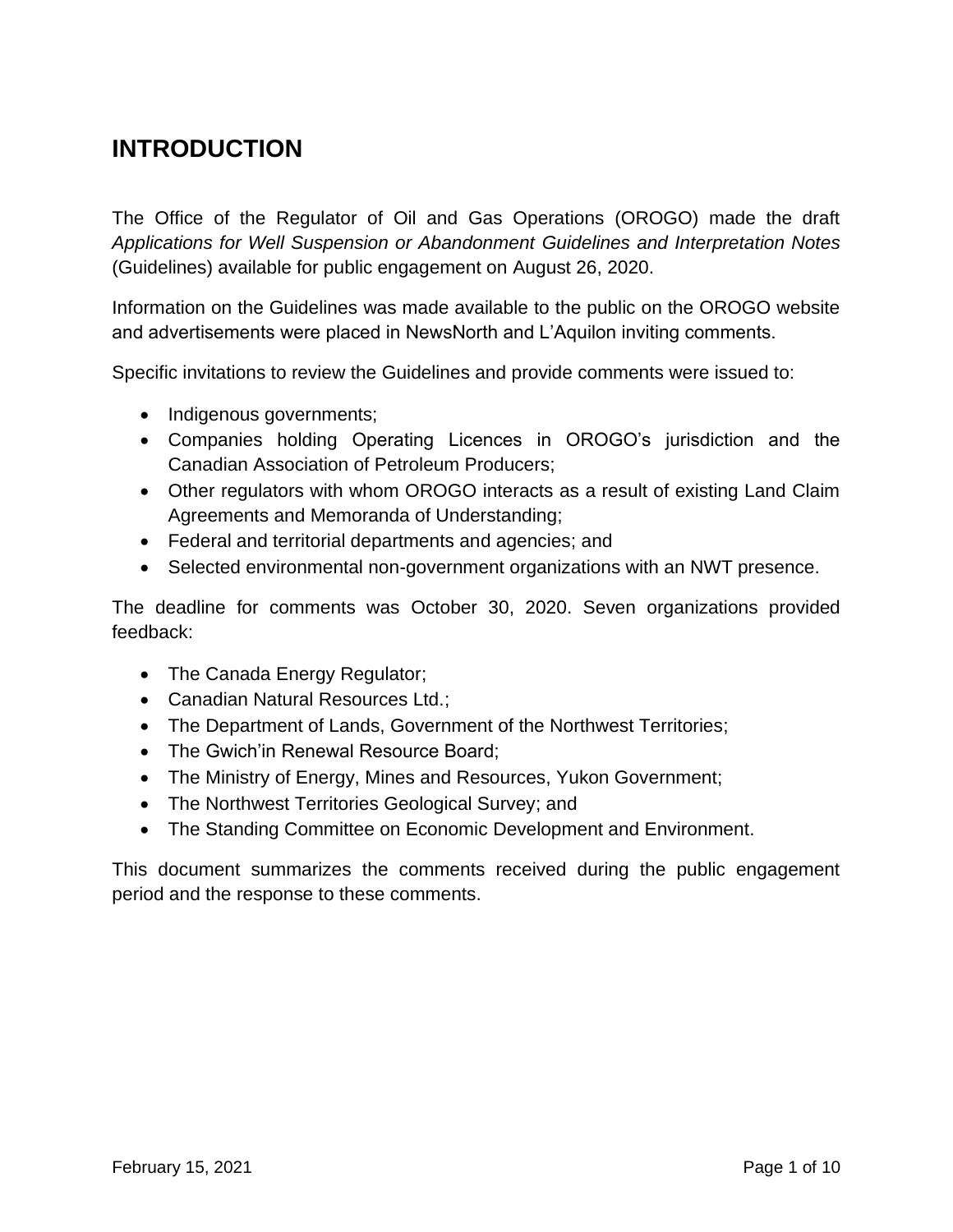## <span id="page-3-0"></span>**COMMENTS RECEIVED AND RESPONSE**

All comments received are summarized here, organized according to the sections of the draft Guidelines. General comments and comments that applied to more than one section of the Guidelines have been summarized first.

The responses to each group of comments are provided immediately after the comments themselves.

Typographical errors in the draft Guidelines that were identified by reviewers will be corrected in the final version but are not addressed in this document.

#### <span id="page-3-1"></span>**GENERAL COMMENTS**

The draft Guidelines were generally well received by stakeholders. No comments were received suggesting that the Guidelines were unnecessary or inappropriate, and several comments were received indicating that all stakeholders, and particularly industry, would benefit from the Guidelines.

General comments that apply to the entire document are captured in the following table.

| <b>Comments</b>                                                                                                                                                                                   | <b>Responses</b>                                                                                                                                                                                                                                                                                                                                                                                                                                                                                                                                                                                                                                                                                                                                                                                                                                    |
|---------------------------------------------------------------------------------------------------------------------------------------------------------------------------------------------------|-----------------------------------------------------------------------------------------------------------------------------------------------------------------------------------------------------------------------------------------------------------------------------------------------------------------------------------------------------------------------------------------------------------------------------------------------------------------------------------------------------------------------------------------------------------------------------------------------------------------------------------------------------------------------------------------------------------------------------------------------------------------------------------------------------------------------------------------------------|
| Recommend improving the public<br>registry, which is currently difficult to<br>search, with no community or region<br>information, and sharing data with the<br>GNWT ATLAS online mapping system. | OROGO launched an updated public registry in the<br>summer of 2020 on the same platform as the public<br>registry used by the Land and Water Boards of the<br>Mackenzie Valley. The public registry allows users to<br>search for OROGO authorizations and approvals by<br>(land claim) region and for specific documents by<br>region and location (usually the well name).<br>OROGO is assessing whether the location field can<br>be adjusted to address the recommendation.<br>OROGO already shares the location data for wells,<br>pipelines and other infrastructure it regulates with the<br><b>GNWT Spatial Data Viewer and will discuss sharing</b><br>this data with the GNWT ATLAS online mapping<br>system with the Department of Lands. For more<br>information, please contact the Manager, Information<br>Office at orogo@gov.nt.ca. |
|                                                                                                                                                                                                   |                                                                                                                                                                                                                                                                                                                                                                                                                                                                                                                                                                                                                                                                                                                                                                                                                                                     |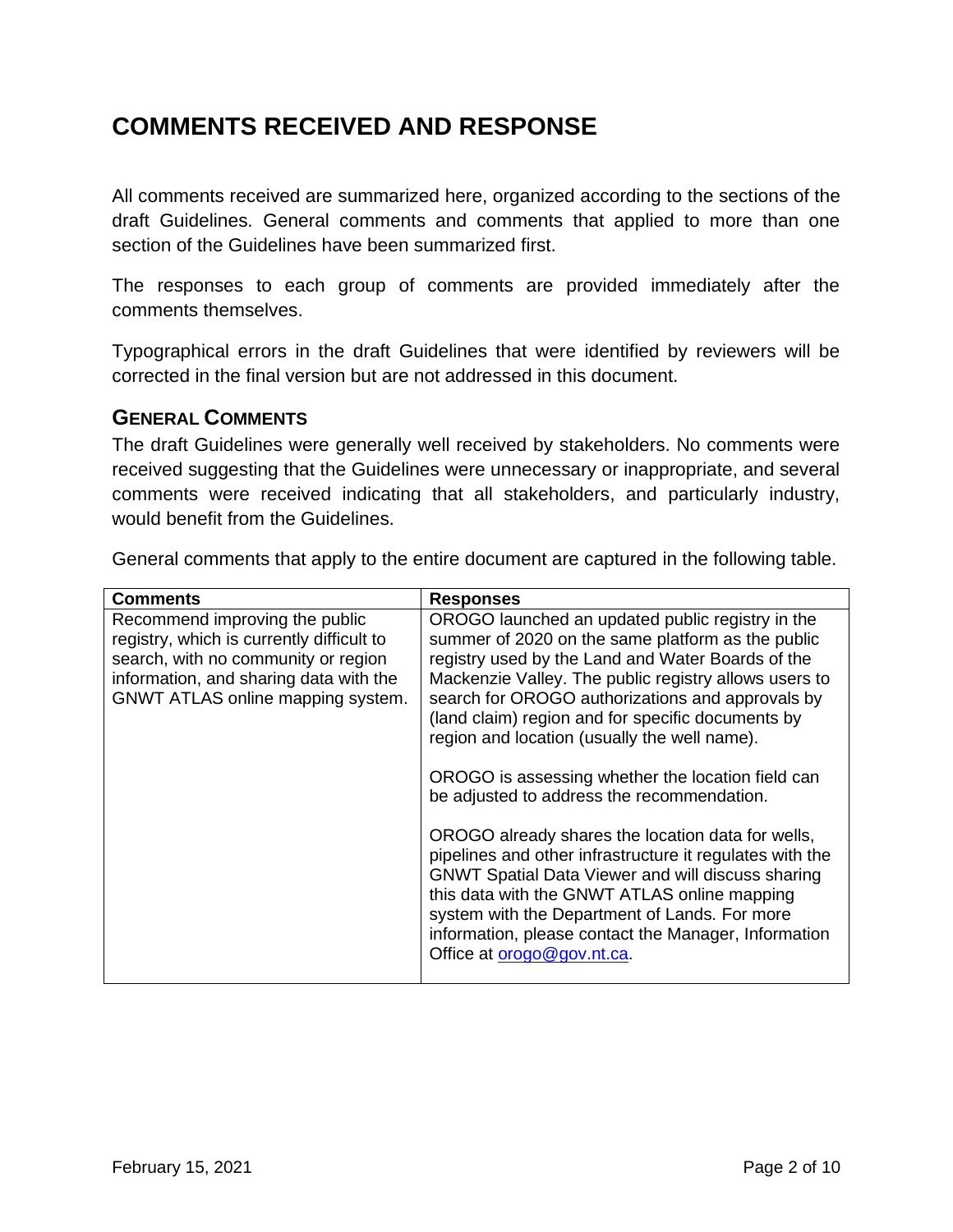| <b>Comments</b>                                                                                                              | <b>Responses</b>                                                                                                                                                                                                                                                                                                                                                  |
|------------------------------------------------------------------------------------------------------------------------------|-------------------------------------------------------------------------------------------------------------------------------------------------------------------------------------------------------------------------------------------------------------------------------------------------------------------------------------------------------------------|
| Clarify how OROGO includes the                                                                                               | OROGO incorporates traditional knowledge into its                                                                                                                                                                                                                                                                                                                 |
| review and incorporation of traditional                                                                                      | decisions and actions where appropriate, in                                                                                                                                                                                                                                                                                                                       |
| knowledge into the well suspension                                                                                           | accordance with the Government of the Northwest                                                                                                                                                                                                                                                                                                                   |
| and abandonment process.                                                                                                     | Territories (GNWT) Traditional Knowledge Policy.                                                                                                                                                                                                                                                                                                                  |
|                                                                                                                              | Traditional knowledge may be shared with OROGO<br>through written or oral hearings. There are processes<br>in place to maintain the confidentiality of traditional<br>knowledge as a form of scientific or technical<br>information for the purposes of section 22(2) of the Oil<br>and Gas Operations Act (OGOA).                                                |
|                                                                                                                              | However, the Regulator's decisions with respect to<br>well suspension and abandonment are primarily<br>technical in nature, relating to the types of plugs and<br>barriers to be placed in the well bore in response to<br>sub-surface conditions. To date, OROGO has not<br>been made aware of traditional knowledge that could<br>inform these decisions.       |
|                                                                                                                              | Traditional knowledge may also be incorporated into<br>the decisions of the Land and Water Boards of the<br>Mackenzie Valley with respect to well suspension and<br>abandonment activities. These decisions relate to,<br>amongst other things, the timing of activities, the<br>location of access roads and river crossings and the<br>reclamation of the site. |
| Recommend use of a glossary for<br>acronyms to avoid having to locate the<br>first use of the term in the whole<br>document. | Adding a glossary is not consistent with the standard<br>format for OROGO guidelines. The format is designed<br>to include all the information required to understand<br>and use a section of the Guidelines within the section<br>itself, including definitions and acronyms.                                                                                    |
|                                                                                                                              | To address the recommendation, all terms will be<br>written out in full the first time they are used in each<br>section of the Guidelines.                                                                                                                                                                                                                        |
| Recommend clarifying that the<br>guidelines apply to the suspension or<br>abandonment of "an existing well".                 | No changes will be made to the Guidelines as only<br>existing wells can be suspended or abandoned.                                                                                                                                                                                                                                                                |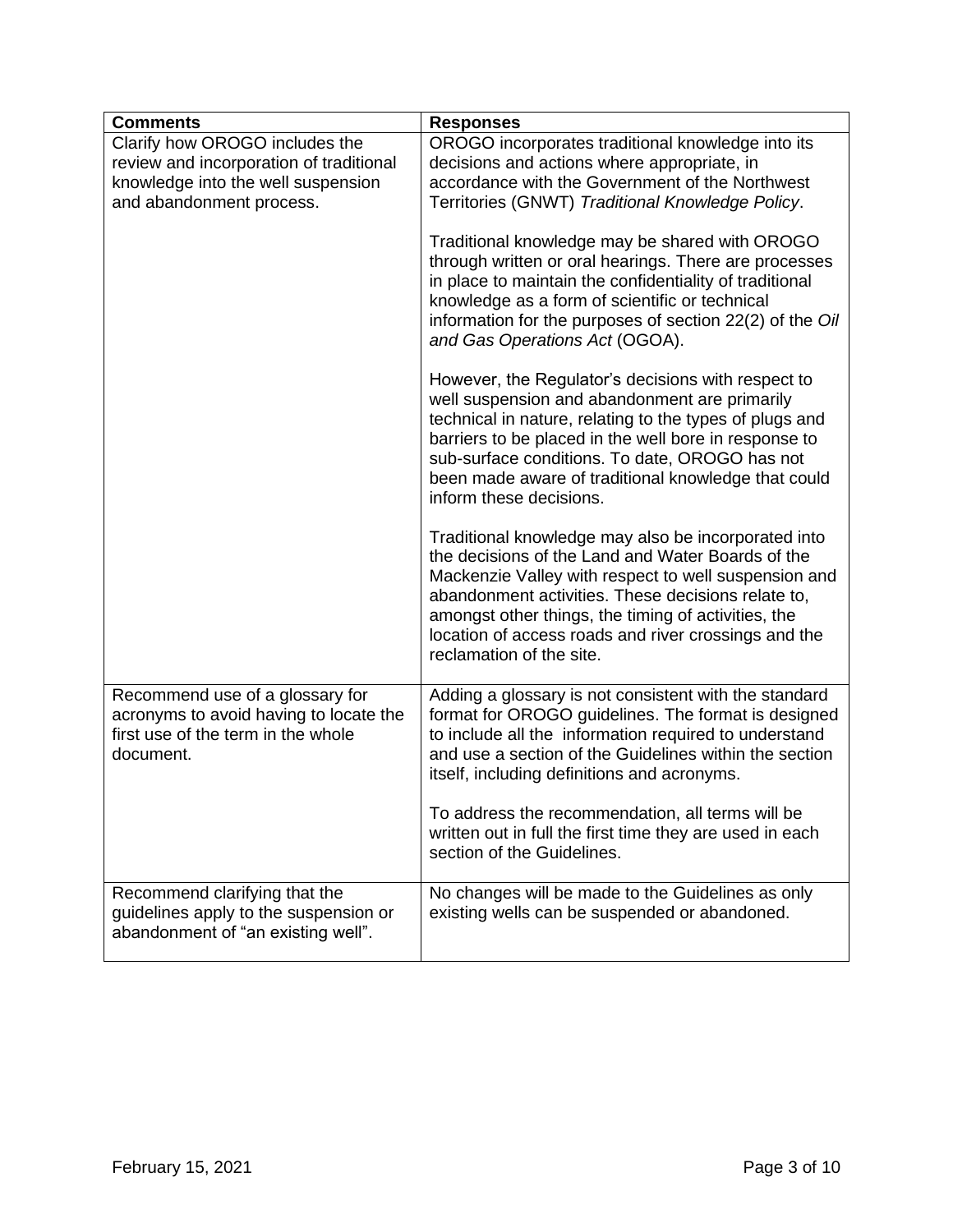| <b>Comments</b>                                                                                                                                                                                                                                                                 | <b>Responses</b>                                                                                                                       |
|---------------------------------------------------------------------------------------------------------------------------------------------------------------------------------------------------------------------------------------------------------------------------------|----------------------------------------------------------------------------------------------------------------------------------------|
| Recommend changing the look-and-<br>feel of the document or the title to<br>better distinguish it from the 2017 Well<br><b>Suspension and Abandonment</b><br>Guidelines and Interpretation Notes.<br>Alternatively, consider merging both<br>documents into a single guideline. | The title of the document has been changed to<br>Application Guidelines and Interpretation Notes - Well<br>Suspension and Abandonment. |

#### <span id="page-5-0"></span>**SECTION 1: INTRODUCTION**

The comments received about section 1 of the draft Guidelines and the responses are captured in the following table.

| <b>Comments</b>                                                                                                                                                                                                 | <b>Responses</b>                                                                                                                                                                                                |
|-----------------------------------------------------------------------------------------------------------------------------------------------------------------------------------------------------------------|-----------------------------------------------------------------------------------------------------------------------------------------------------------------------------------------------------------------|
| Recommend clarifying the Legislative<br>Requirements by separating the<br>information for Operations<br>Authorizations from Well Approval<br>information.                                                       | Sub-headings have been added in the Guidelines to<br>separate out the legislative requirements for<br>Operations Authorizations and Well Approvals as<br>recommended.                                           |
| Recommend adding an objective<br>related to increasing public confidence<br>in the petroleum regulatory system.                                                                                                 | An additional objective has been added: to further<br>public awareness of and confidence in oil and gas<br>regulatory decision-making.                                                                          |
| Recommend changing the map of<br>OROGO's jurisdiction to be more<br>consistent by either removing the text<br>relating to the Norman Wells Proven<br>Area or labelling all the areas not<br>regulated by OROGO. | The map of OROGO's jurisdiction has been changed<br>to address the recommendations by removing the text<br>relating to the Norman Wells Proven Area so that all<br>areas not regulated by OROGO are consistent. |
| Recommend updating other OROGO<br>guidelines with the most recent version<br>of OROGO's jurisdiction map.                                                                                                       | The updated version of OROGO's jurisdiction map will<br>be added to existing guidelines as they are revised.                                                                                                    |

#### <span id="page-5-1"></span>**SECTION 2: APPROVALS REQUIRED**

The comments received about section 2 of the draft Guidelines and the responses are captured in the following table.

| <b>Comments</b>                                                            | <b>Responses</b>                                                                                                                                                |
|----------------------------------------------------------------------------|-----------------------------------------------------------------------------------------------------------------------------------------------------------------|
| Recommend clarifying the difference<br>between an Operations Authorization | Additional information has been added to Section 2 of<br>the Guidelines to clarify the relationship between an<br>Operations Authorization and a Well Approval. |
| (OA) and a Well Approval (s.10 of<br>OGOA and s.6 and 10 of OGDPR).        |                                                                                                                                                                 |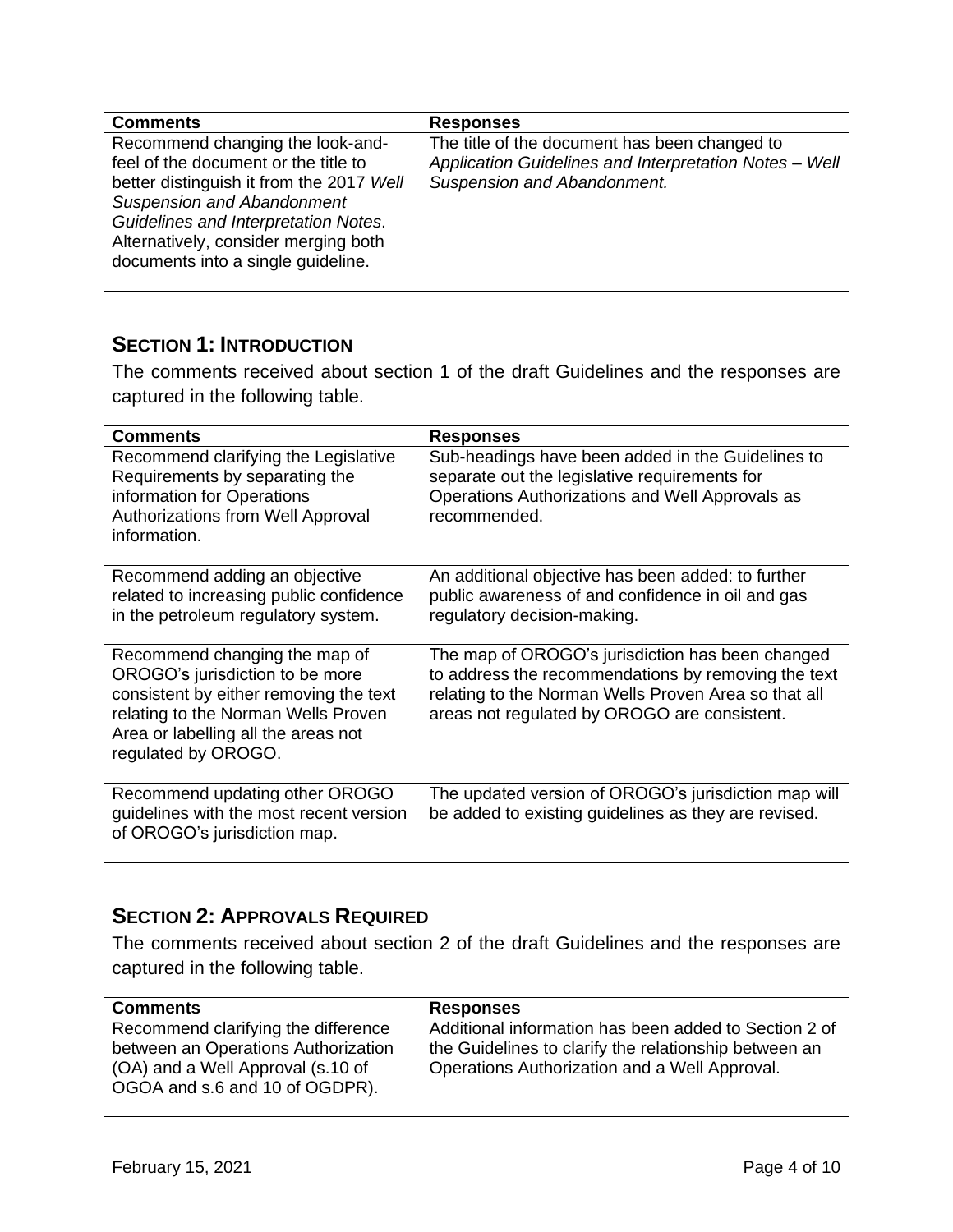<span id="page-6-0"></span>

| <b>Comments</b>                                                                                                                                                                                                                                                                           | <b>Responses</b>                                                                                                                                                                                                                                                                                                                                                                                     |
|-------------------------------------------------------------------------------------------------------------------------------------------------------------------------------------------------------------------------------------------------------------------------------------------|------------------------------------------------------------------------------------------------------------------------------------------------------------------------------------------------------------------------------------------------------------------------------------------------------------------------------------------------------------------------------------------------------|
| The guidelines as drafted are clearly<br>aimed at industry, whereas this<br>information also serves a broader<br>purpose of informing the public how<br>OROGO intends to regulate oil and gas<br>activities. Recommend adding "and the<br>public" after "applicants" to the<br>Objective. | The recommended change has been made.                                                                                                                                                                                                                                                                                                                                                                |
| Clarify that an OA demonstrates the<br>Regulator's approval of the bulleted<br>items "among other things".                                                                                                                                                                                | The recommended change has been made                                                                                                                                                                                                                                                                                                                                                                 |
| Operating Licences are mentioned in<br>sections 1 and 2. Recommend<br>clarifying the purpose of the Operating<br>Licence and including the requirement<br>for an Operating Licence to carry out<br>well suspensions and abandonments.                                                     | A sub-section describing the need for an Operating<br>Licence has been added to the Guidelines along with<br>a separate section describing the process of applying<br>for an Operating Licence.                                                                                                                                                                                                      |
| Recommend being more specific about<br>the timing of applications. "Well in<br>advance" is not sufficiently clear about<br>the processing time required.                                                                                                                                  | The length of time required to process an application,<br>including ensuring the application is complete and<br>allowing for applicants to respond to information<br>requests, varies greatly depending on the applicant.<br>The Guidelines have been amended to recommend<br>that applicants contact OROGO a year in advance of<br>anticipated operations to initiate a pre-application<br>meeting. |
| Clarify the wording related to the<br>requirement for Well Approvals to<br>indicate that a Well Approval is<br>required for all abandonments, but that<br>in some cases suspensions do not<br>require a Well Approval.                                                                    | The recommended change has been made.                                                                                                                                                                                                                                                                                                                                                                |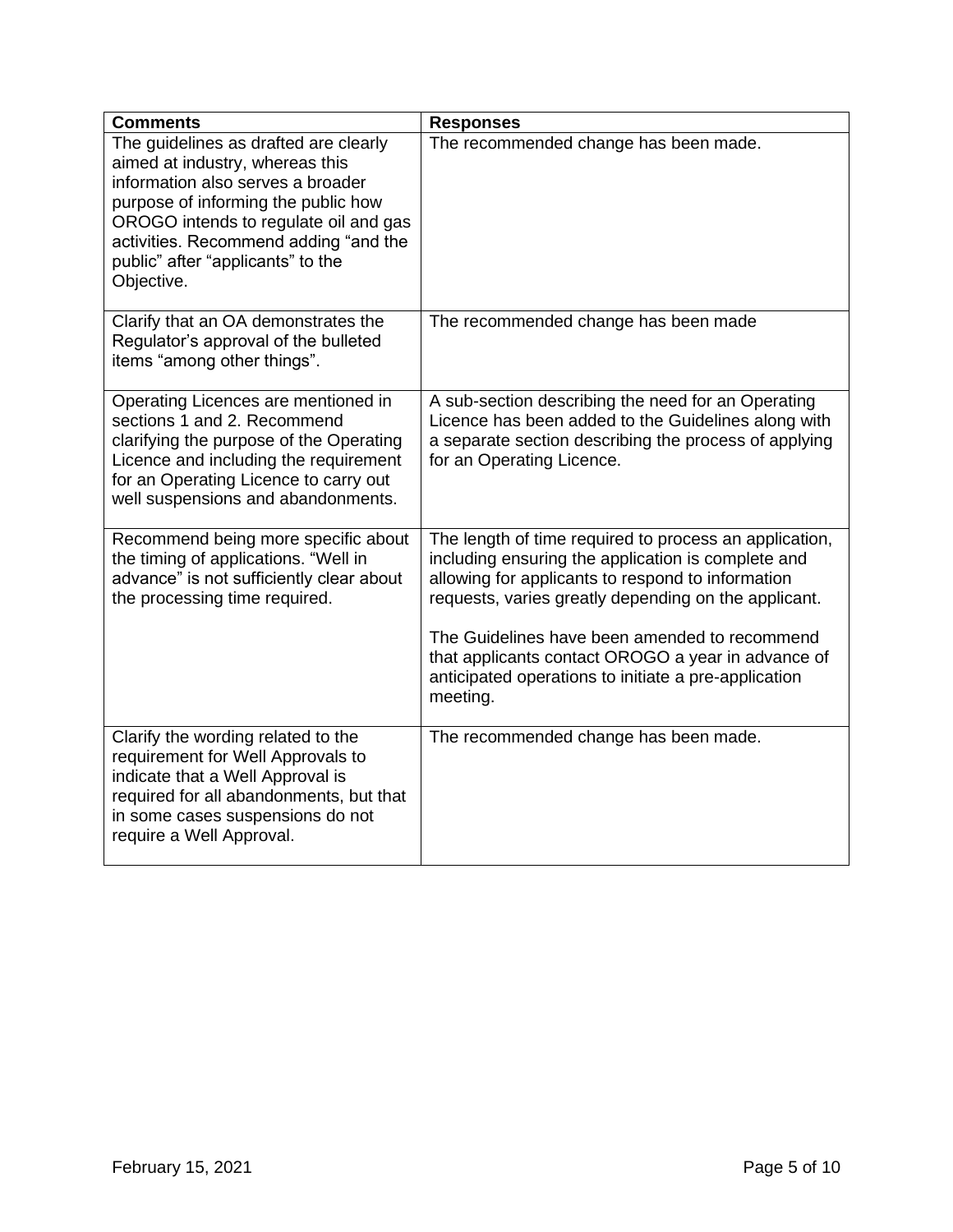#### **SECTION 3: PRE-APPLICATION MEETINGS**

The comments received about section 3 of the draft Guidelines and the responses are captured in the following table.

| <b>Comments</b>                                                                                                                                                                                                                         | <b>Responses</b>                                                                                                                                                                                                                                                                                                                                                                                                                                                                                            |
|-----------------------------------------------------------------------------------------------------------------------------------------------------------------------------------------------------------------------------------------|-------------------------------------------------------------------------------------------------------------------------------------------------------------------------------------------------------------------------------------------------------------------------------------------------------------------------------------------------------------------------------------------------------------------------------------------------------------------------------------------------------------|
| Recommend adding information to the<br>effect that a record will be kept of the<br>pre-application meeting, which could<br>be made available to the public if<br>requested, in accordance with the<br>provisions of section 22 of OGOA. | The recommended change has been made.                                                                                                                                                                                                                                                                                                                                                                                                                                                                       |
| Clarify whether pre-application<br>meetings are a new feature of<br>OROGO's process. They will reduce<br>the number of Information Requests<br>during the OA and ACW process.                                                           | Pre-application meetings have always been available<br>to applicants. However, interest in pre-application<br>meetings has varied. By specifically including pre-<br>application meetings in the Guideline, OROGO hopes<br>to encourage applicants to take advantage of this<br>opportunity. OROGO agrees that pre-application<br>meetings, in conjunction with the other information<br>contained in the Guidelines, should reduce the<br>number of Information Requests during the OA and<br>ACW process. |
| As pre-application meetings are likely<br>desirable for both parties, consider<br>adding a statement that such meetings<br>are recommended, although not<br>required.                                                                   | The recommended change has been made.                                                                                                                                                                                                                                                                                                                                                                                                                                                                       |

#### <span id="page-7-0"></span>**SECTION 4: APPLYING FOR AN OPERATIONS AUTHORIZATION**

The comments received about section 4 of the draft Guidelines and the responses are captured in the following table.

| <b>Comments</b>                                                                                                                                                                                                                                                                                   | <b>Responses</b>                                                                                                                                                                                                                                                                                                                                                                                    |
|---------------------------------------------------------------------------------------------------------------------------------------------------------------------------------------------------------------------------------------------------------------------------------------------------|-----------------------------------------------------------------------------------------------------------------------------------------------------------------------------------------------------------------------------------------------------------------------------------------------------------------------------------------------------------------------------------------------------|
| Clarify why OROGO is not using a<br>broader definition of an "affected party",<br>as defined in the Land and Water<br>Boards of the NWT Engagement and<br>Consultation Policy. Recommend that<br>applicants be required to demonstrate<br>they have notified and engaged all<br>affected parties. | This section of the Guidelines originally focussed on<br>OROGO's obligations with respect to Crown<br>Consultation. The focus of the section has been<br>broadened to include both Crown Consultation and<br>other engagement. The required information now<br>includes consultation and engagement with<br>Indigenous governments, First Nations, community<br>governments and other stakeholders. |
|                                                                                                                                                                                                                                                                                                   |                                                                                                                                                                                                                                                                                                                                                                                                     |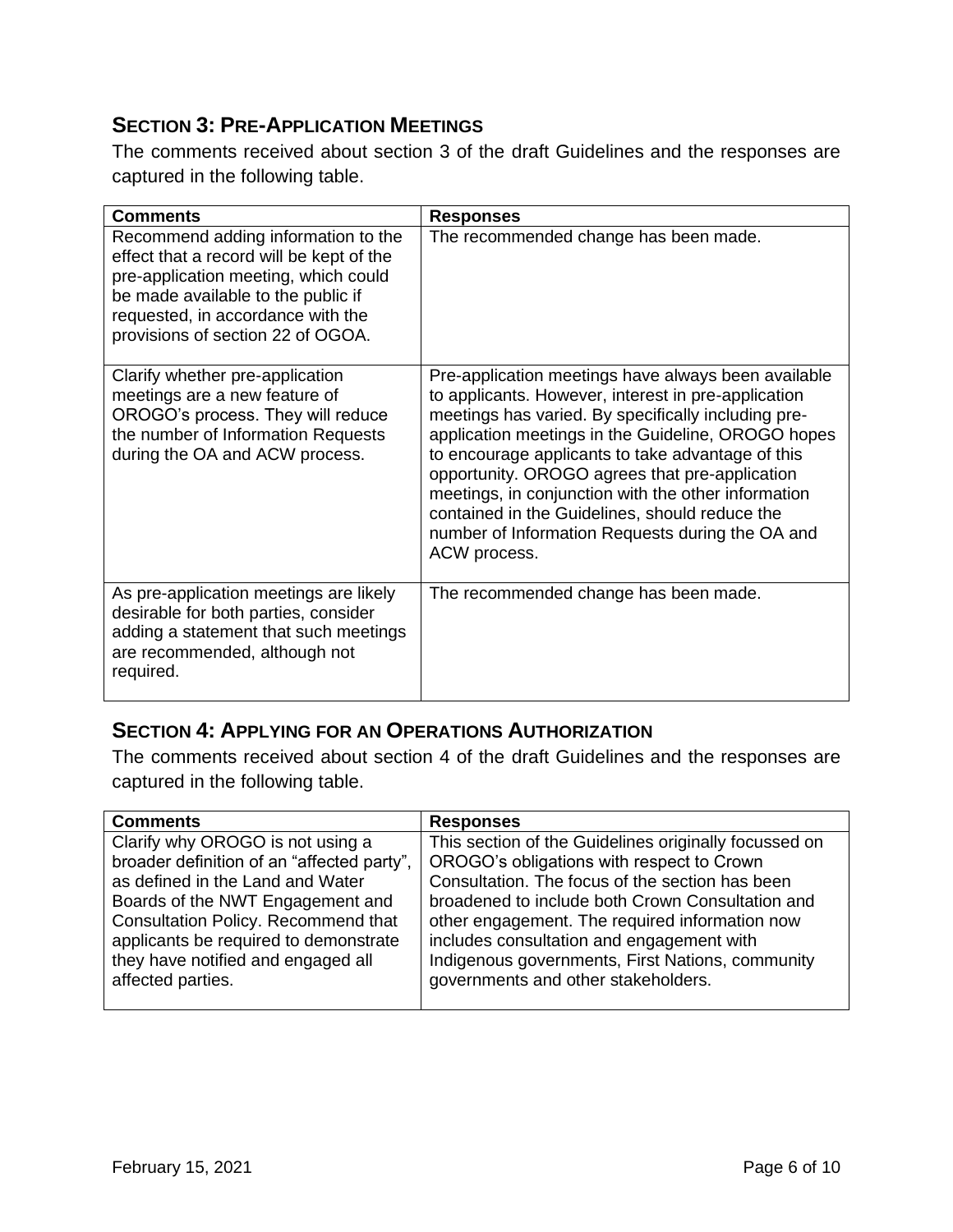| <b>Comments</b>                                                                                                                                                                                                                           | <b>Responses</b>                                                                                                                                                                                                                                                                                                                                                                                                                                                                                                                                                                                                                                                  |
|-------------------------------------------------------------------------------------------------------------------------------------------------------------------------------------------------------------------------------------------|-------------------------------------------------------------------------------------------------------------------------------------------------------------------------------------------------------------------------------------------------------------------------------------------------------------------------------------------------------------------------------------------------------------------------------------------------------------------------------------------------------------------------------------------------------------------------------------------------------------------------------------------------------------------|
| The requirements for a<br>"decommissioning and abandonment<br>plan" are not clear. Recommend<br>providing details or further guidance on<br>OROGO's expectations for such plans.                                                          | The recommended change has been made in the<br>section of the Guidelines describing the requirements<br>under the OGDPR. The Guidelines now specify that<br>the "decommissioning and abandonment plan" must:<br>Include a list of all wells, facilities, tanks,<br>$\bullet$<br>equipment and other oil and gas related items on<br>the site, including waste materials;<br>Demonstrate compliance with OGOA, its<br>regulations and OROGO's guidelines and<br>interpretation notes, as well as the requirements<br>of other regulators;<br>Proposed a timeline for the full abandonment and<br>decommissioning of all oil and gas infrastructure<br>on the site. |
| Recommend editing the OA Application<br>Checklist so that it is easier to access<br>the specific document required (for<br>example, linking directly to the required<br>form, rather than to the "Resources"<br>page on OROGO's website). | The recommended change has been made where<br>possible. With respect to forms, the link to the "forms"<br>section of OROGO's website has been left as is to<br>allow for future updates to these documents without<br>resulting in broken links.                                                                                                                                                                                                                                                                                                                                                                                                                  |

<span id="page-8-0"></span>In addition to changes made in response to the above comments, OROGO has also added a requirement for additional financial information: a description of how the applicant would satisfy any financial liability which could arise from the proposed work or activity, including the means or options the applicant would use to obtain the funds needed.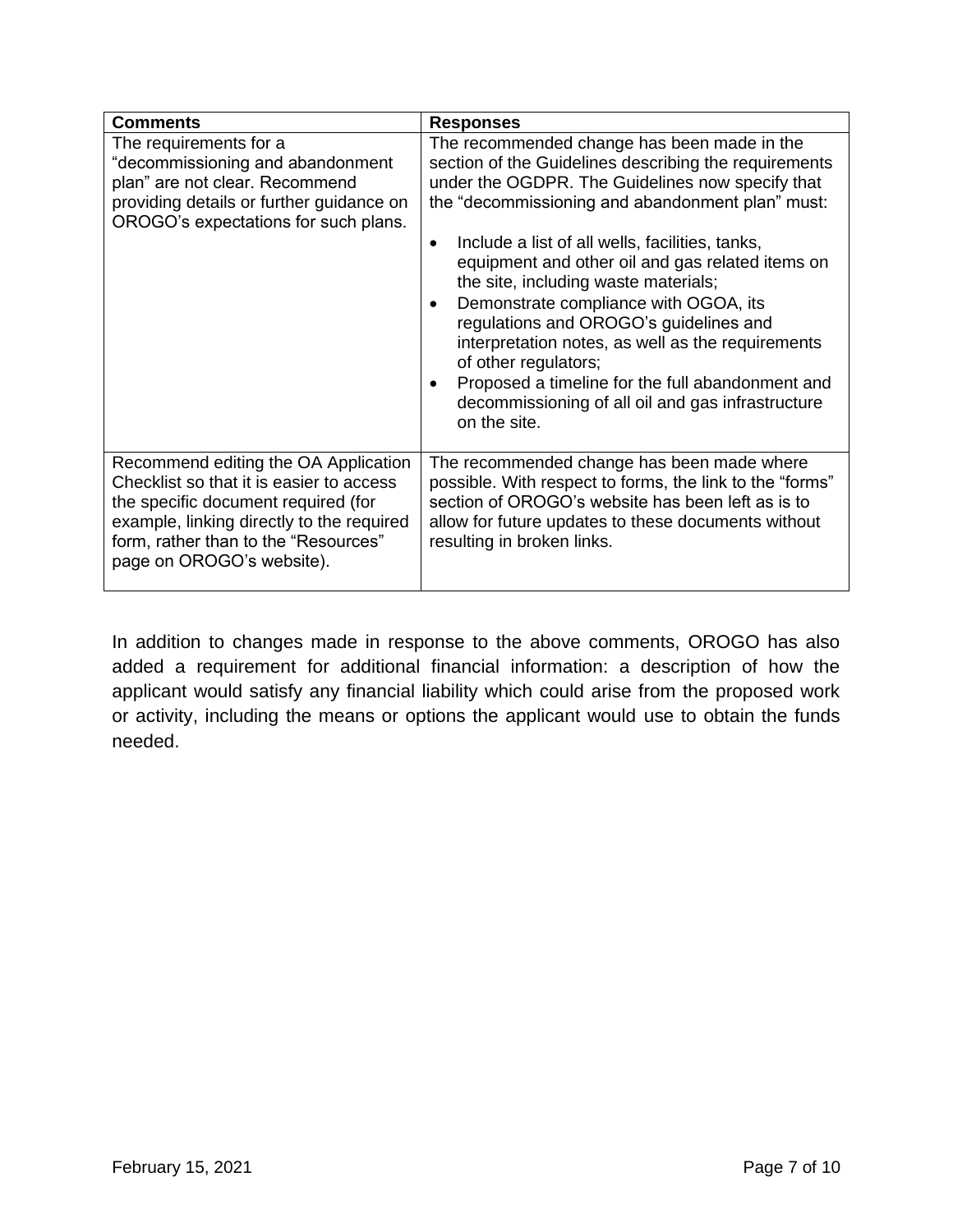#### **SECTION 5: APPLYING FOR A WELL APPROVAL**

The comments received about section 5 of the draft Guidelines and the responses are captured in the following table.

| <b>Comments</b>                                                                                                                                                                                                                                                                                                       | <b>Responses</b>                                                                                                                                                                                                                                                                                                                                                                                                                               |
|-----------------------------------------------------------------------------------------------------------------------------------------------------------------------------------------------------------------------------------------------------------------------------------------------------------------------|------------------------------------------------------------------------------------------------------------------------------------------------------------------------------------------------------------------------------------------------------------------------------------------------------------------------------------------------------------------------------------------------------------------------------------------------|
| Clarify whether a Well Approval is<br>subject to the MVMRA Preliminary<br>Screening Regulations.<br>If the MVRMA Preliminary Screening                                                                                                                                                                                | The Preliminary Screening Requirement Regulations,<br>issued under the Mackenzie Valley Resource<br>Management Act (MVRMA), indicate that a<br>preliminary screening is required for sections 10(1)(b)<br>and 14(4) of OGOA.                                                                                                                                                                                                                   |
| Regulations apply to Well Approvals,<br>recommend:<br>Adding the same provisions found<br>in section 4.1 of the guidelines to<br>the requirements for the Contents<br>of a Well Approval; and<br>Applicants be required to<br>$\bullet$<br>demonstrate they have notified and<br>engaged all affected parties, as per | Section 10(1)(b) is the section that requires an<br>Operations Authorization (OA). Section 14(4)<br>addresses the approval of development plans<br>(associated with OAs for the development of a pool or<br>field).<br>Well Approvals (section 10(4) of OGOA) are not<br>identified in the Preliminary Screening Requirement<br>Regulations. As Well Approvals are subsidiary to an                                                            |
| the Land and Water Boards of the<br>Mackenzie Valley's Engagement<br>and Consultation Policy.                                                                                                                                                                                                                         | OA, the preliminary screening conducted for the OA<br>would scope in any activities subject to individual Well<br>Approvals.                                                                                                                                                                                                                                                                                                                   |
| Clarify the reason for the significant<br>difference in service standards for<br>processing a Well Approval (30 days)<br>vs an Operations Authorization (OA)                                                                                                                                                          | OROGO's service standards are based on its<br>experience processing Well Approvals and OAs for<br>exploration activities.                                                                                                                                                                                                                                                                                                                      |
| (90 days).                                                                                                                                                                                                                                                                                                            | OAs take longer to process as they are an overview of<br>the whole project and require the review and<br>assessment of the applicant's overall management<br>systems, including its Safety Plan, Emergency<br>Response Plan and Environmental Protection Plan.<br>OAs can cover many different types of activities and<br>multiple wells.                                                                                                      |
|                                                                                                                                                                                                                                                                                                                       | Well Approvals are focused on the operational<br>requirements and technical program required for the<br>suspension or abandonment of one well. Applicants<br>generally present a technical program that is<br>compliant with the Well Suspension and<br>Abandonment Guidelines and Interpretation Notes.<br>Exception requests are generally in response to a<br>specific geological or operational condition and can<br>be processed quickly. |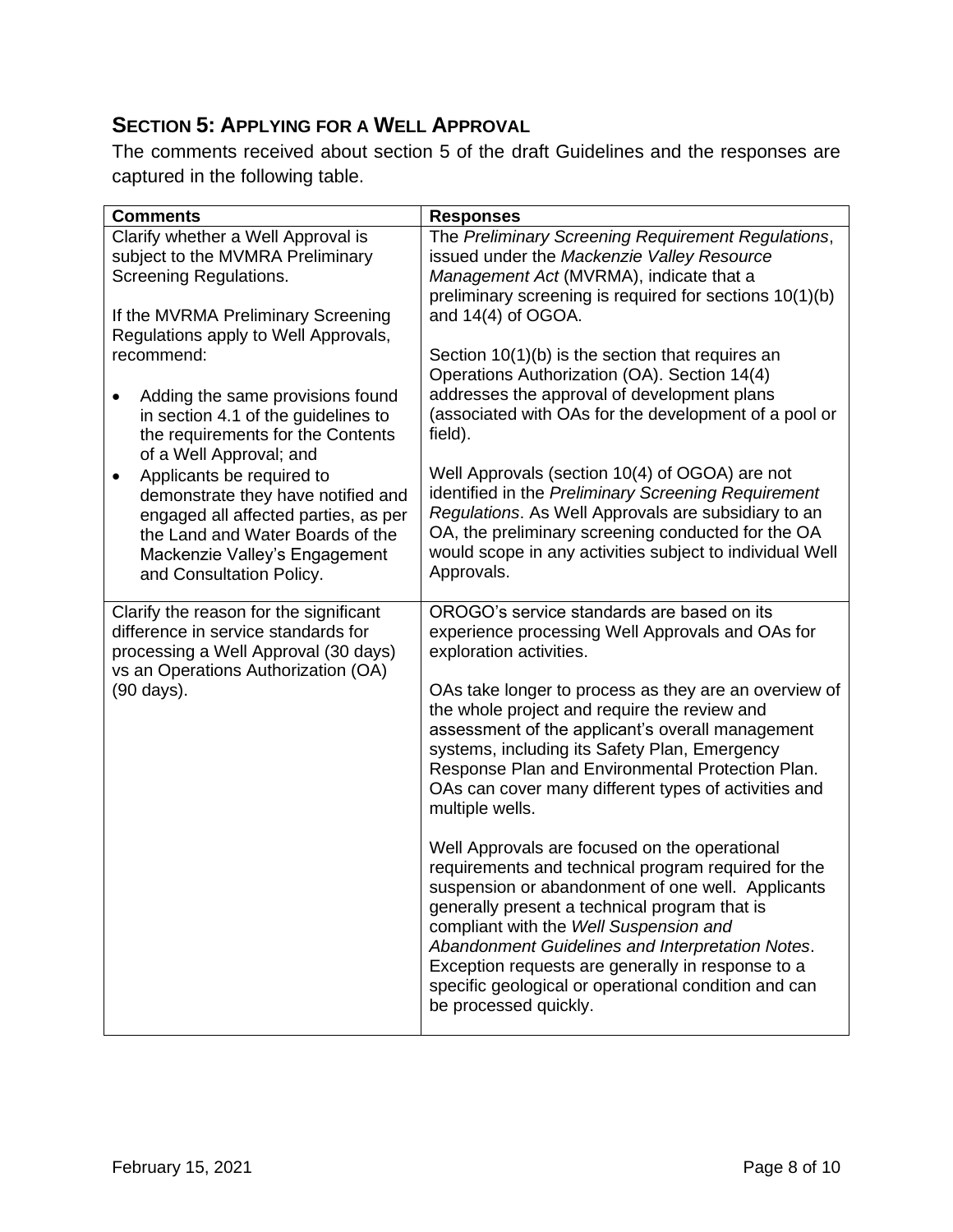| Comments                                                                                                                                                                                                                                                | <b>Responses</b>                                                                                                                                                                                                                                  |
|---------------------------------------------------------------------------------------------------------------------------------------------------------------------------------------------------------------------------------------------------------|---------------------------------------------------------------------------------------------------------------------------------------------------------------------------------------------------------------------------------------------------|
| Recommend including the specific<br>items described on p. 16 of the<br>Guidelines to the checklist, rather than<br>the general categories of information.                                                                                               | The recommended change has been made.                                                                                                                                                                                                             |
| Clarify the requirement for "information"<br>on when the well will be abandoned".                                                                                                                                                                       | The recommended change has been made. The<br>Guidelines now specify that applicant must provide a<br>proposed timeline for the full abandonment of the well<br>in question.                                                                       |
| Recommend editing the Well Approval<br>Application Checklist so that it is easier<br>to access the specific document<br>required (for example, linking directly to<br>the required form, rather than to the<br>"Resources" page on OROGO's<br>website). | The recommended change has been made where<br>possible. With respect to forms, the link to the "forms"<br>section of OROGO's website has been left as is, to<br>allow for future updates to these documents without<br>resulting in broken links. |

#### <span id="page-10-0"></span>**SECTION 6: CHANGING AN OPERATIONS AUTHORIZATION OR WELL APPROVAL**

The comments received about section 6 of the draft Guidelines and the responses are captured in the following table.

| <b>Comments</b>                                                                                                                                                          | <b>Responses</b>                                                                                                                                                                                       |
|--------------------------------------------------------------------------------------------------------------------------------------------------------------------------|--------------------------------------------------------------------------------------------------------------------------------------------------------------------------------------------------------|
| Clarify whether there is a process for<br>consulting with OROGO prior to<br>formally requesting a variation.                                                             | Operators are welcome to contact OROGO at any<br>time to discuss possible variations, recognizing that a<br>formal application for variation must be received<br>before the Regulator make a decision. |
| Recommend adding carrying out an<br>activity for which the Operations<br>Authorization or Well Approval "has not<br>been granted" to the description of an<br>"offense". | The recommended change has been made.                                                                                                                                                                  |